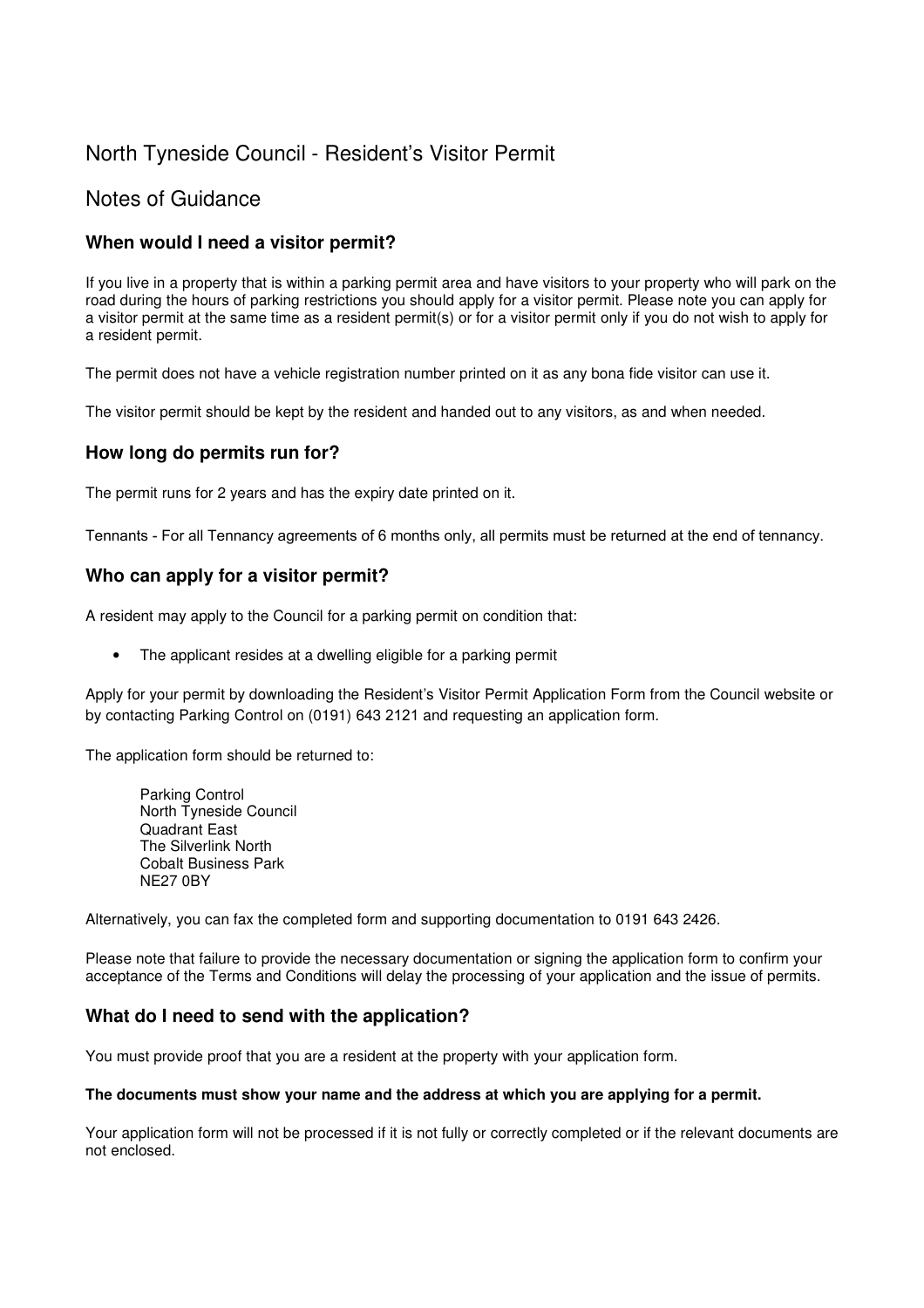**Proof of residence** (one of the following documents will be acceptable)

Driving Licence Current Council Tax demand A property purchase or lease agreement document A formal tenancy agreement or a housing association rent document A recent utility bill (electricity, gas, water bill) A landline telephone bill or contract mobile phone bills. A recent personal bank or building society or credit card statement. Company account statements will not be accepted Benefit or pension book

### **How many permits can I apply for?**

You can only have **one** Visitor Permit per household. The permit does not have a vehicle registration number printed on it as any bona fide visitor can use it.

There may be times when you have more than one visitor who needs to park during the controlled hours. Special vouchers are available for you to buy for your visitor to display at this time within the bays. Please visit the Council website and view the section titled '**Supplementary Vouchers – Resident'** for more information on how to apply for these.

### **How much do permits cost?**

There is currently no cost to the resident for this type of permit.

There will however be a cost of £20.00 for providing a replacement if the permit is lost or damaged. This charge is to cover the administration and material cost of cancelling the previous permit and the production of the replacement.

If your permit is stolen then you need to report the theft of your permit to the police and obtain a crime reference number before we can issue a replacement. As a goodwill gesture, there is no charge for a replacement permit if you provide a crime reference number. Please note that we will confirm this information with the police prior to issuing a replacement.

If you are unable to provide a police crime reference number as proof that your permit was stolen then a £20.00 charge will apply to re-issue your permit.

### **Suspended bays**

You may not park in resident parking bays which are suspended, even if you have a permit that is valid for that zone, otherwise you may receive a Penalty Charge Notice (PCN) and your vehicle may be removed to the car pound.

Please check carefully for the times when a suspension is in force.